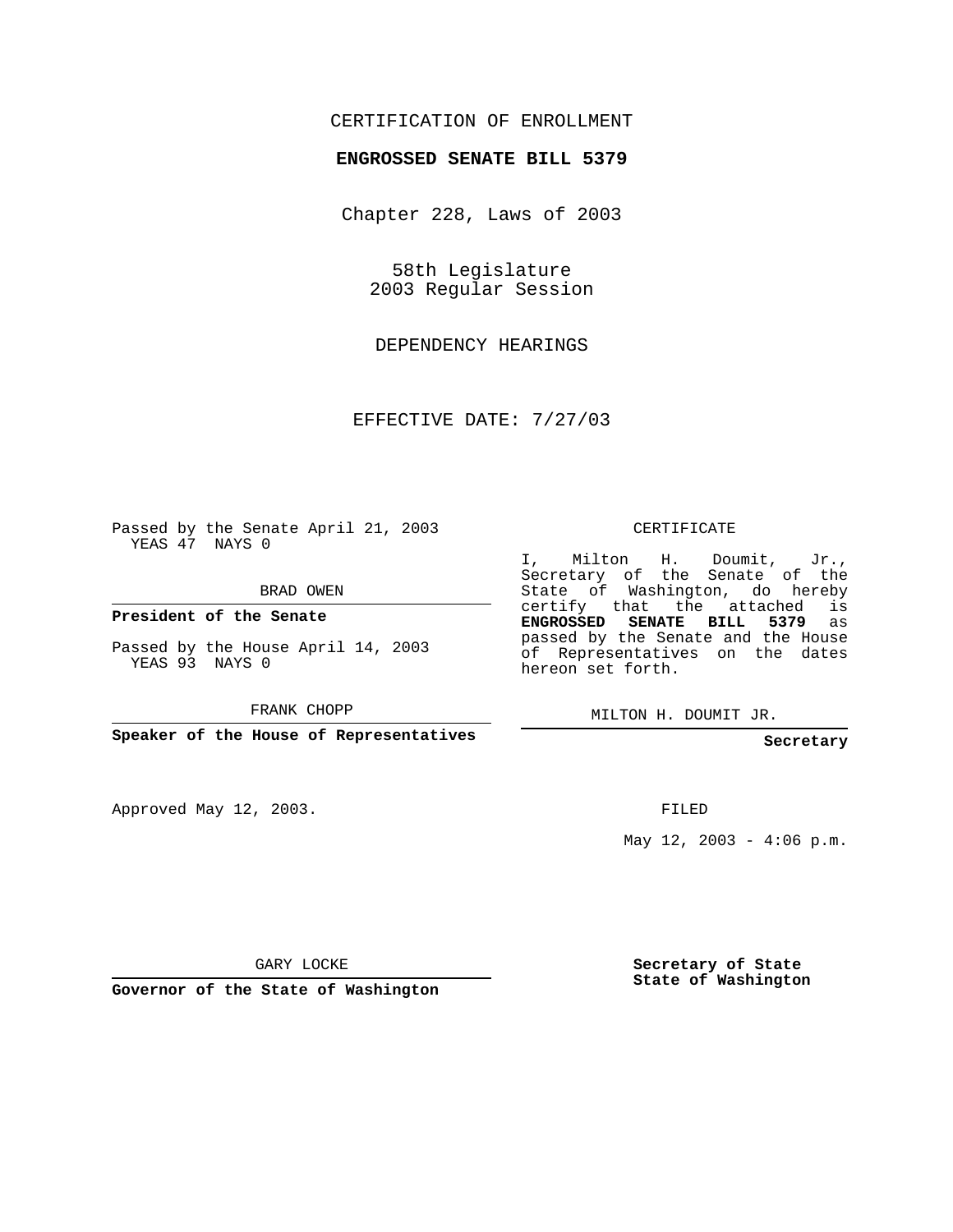## **ENGROSSED SENATE BILL 5379** \_\_\_\_\_\_\_\_\_\_\_\_\_\_\_\_\_\_\_\_\_\_\_\_\_\_\_\_\_\_\_\_\_\_\_\_\_\_\_\_\_\_\_\_\_

\_\_\_\_\_\_\_\_\_\_\_\_\_\_\_\_\_\_\_\_\_\_\_\_\_\_\_\_\_\_\_\_\_\_\_\_\_\_\_\_\_\_\_\_\_

AS AMENDED BY THE HOUSE

Passed Legislature - 2003 Regular Session

**State of Washington 58th Legislature 2003 Regular Session By** Senators Stevens, Hargrove, Carlson, Regala, Parlette, McAuliffe and Winsley

Read first time 01/23/2003. Referred to Committee on Children & Family Services & Corrections.

 1 AN ACT Relating to dependency petition hearings; and amending RCW 2 13.34.115.

3 BE IT ENACTED BY THE LEGISLATURE OF THE STATE OF WASHINGTON:

 4 **Sec. 1.** RCW 13.34.115 and 2000 c 122 s 12 are each amended to read 5 as follows:

6 (1) All hearings ( $(may)$ ) shall be public, and conducted at any time 7 or place within the limits of the county, ((and such cases may not be 8 heard in conjunction with other business of any other division of the 9 superior court. The public shall be excluded, and only such persons 10 may be admitted who are found by the judge to have a direct interest in 11 the case or in the work of the court. Unless the court states on the 12 record the reasons to disallow attendance, the court shall allow a 13 child's relatives and, if a child resides in foster care, the child's 14 foster parent, to attend all hearings and proceedings pertaining to the 15 child for the sole purpose of providing oral and written information 16 about the child and the child's welfare to the court)) except if the 17 judge finds that excluding the public is in the best interests of the 18 child.